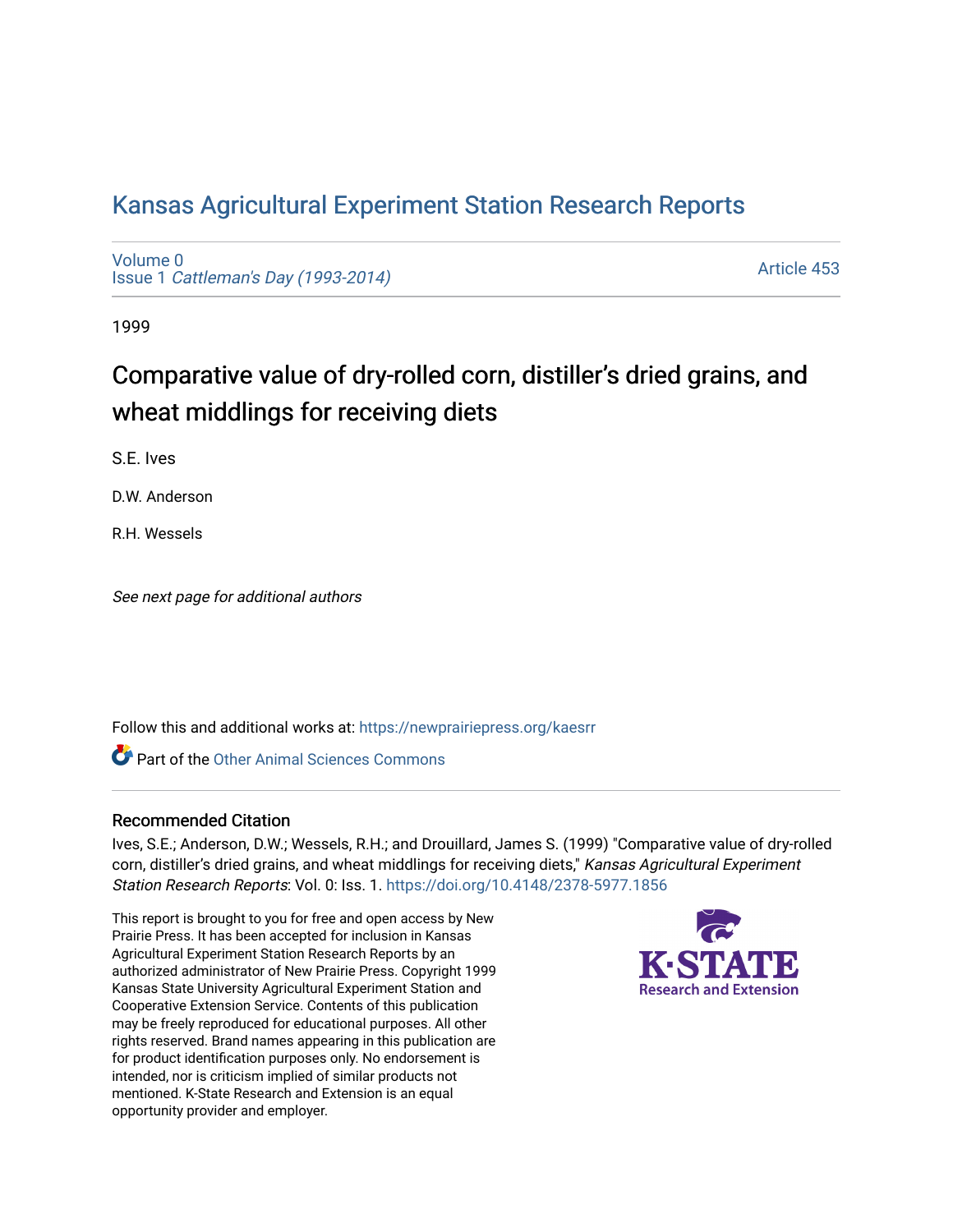### Comparative value of dry-rolled corn, distiller's dried grains, and wheat middlings for receiving diets

#### Abstract

Two 28-day receiving experiments were conducted using 620 exotic x British cross steers to evaluate differences in growth performance, morbidity, and mortality when fed diets containing dry-rolled corn, distiller's dried grains with solubles, or wheat middlings. All diets contained approximately 60% concentrate and 40% roughage (alfalfa hay). Gain and efficiency tended to be poorer for cattle fed the wheat middling-based diet than for those fed corn. No notable differences were evident in terms of the percentage of cattle treated for respiratory disease. Feed intake and daily gain were improved slightly when corn was replaced by distiller's dried grains, but efficiency was not changed. However, the incidence of respiratory disease also was higher for cattle fed the distiller's grains diet in comparison to corn.

#### Keywords

Cattlemen's Day, 1999; Kansas Agricultural Experiment Station contribution; no. 99-339-S; Report of progress (Kansas State University. Agricultural Experiment Station and Cooperative Extension Service); 831; Beef; Distiller's grains; Wheat middlings; Receiving cattle; Health

#### Creative Commons License



This work is licensed under a [Creative Commons Attribution 4.0 License](https://creativecommons.org/licenses/by/4.0/).

#### Authors

S.E. Ives, D.W. Anderson, R.H. Wessels, and James S. Drouillard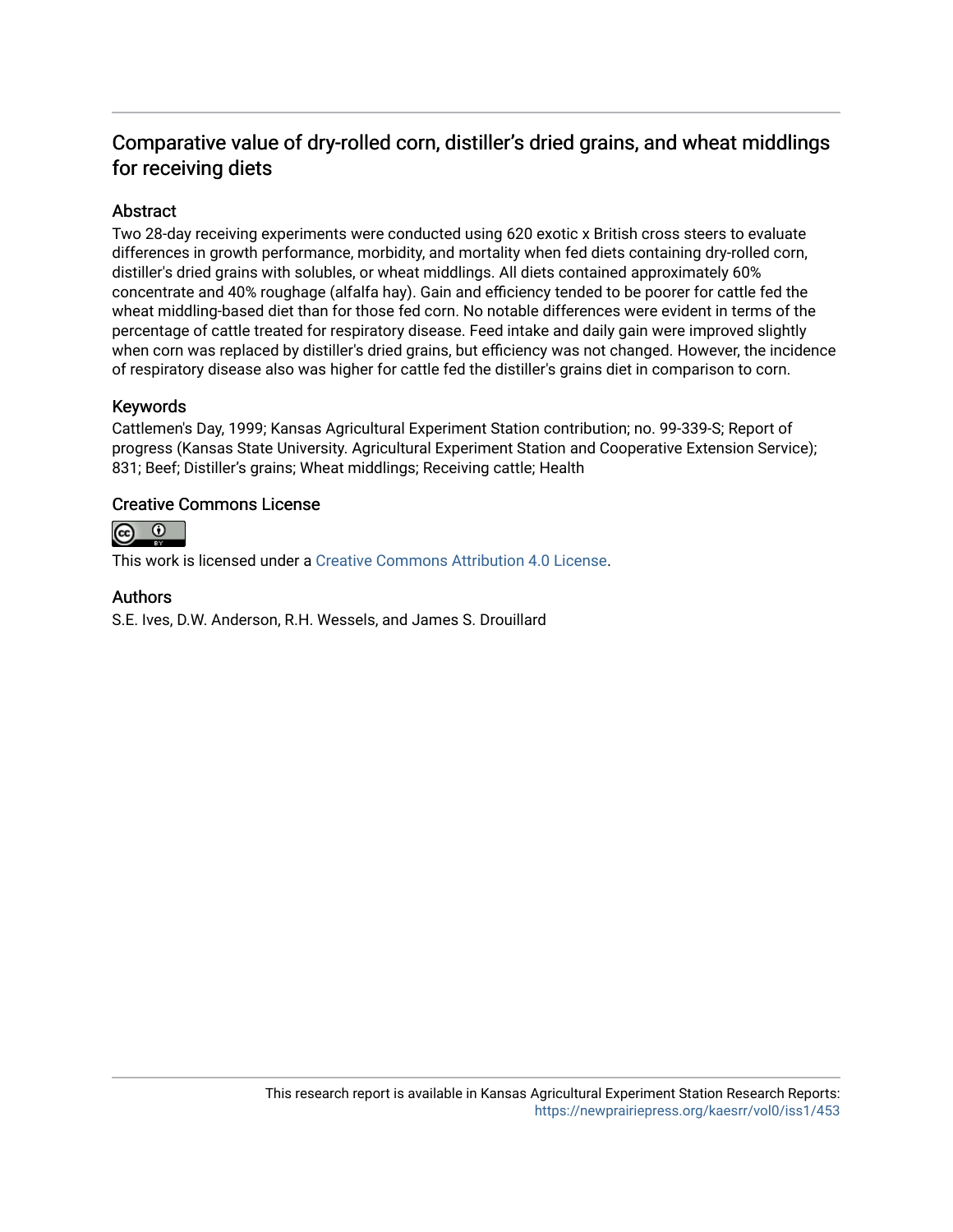#### **COMPARATIVE VALUE OF DRY-ROLLED CORN, DISTILLER'S DRIED GRAINS, AND WHEAT MIDDLINGS FOR RECEIVING DIETS**

*J. S. Drouillard, S. E. Ives, D. W. Anderson, and R. H. Wessels*

#### **Summary**

Two 28-day receiving experiments were conducted using  $620$  exotic  $\times$  British cross steers to evaluate differences in growth performance, morbidity, and mortality when fed diets containing dry-rolled corn, distiller's dried grains with solubles, or wheat middlings. All diets contained approximately 60% concentrate and 40% roughage (alfalfa hay). Gain and efficiency tended to be poorer for cattle fed the wheat middling-based diet than for those fed corn. No notable differences were evident in terms of the percentage of cattle treated for respiratory disease. Feed intake and daily gain were improved slightly when corn was replaced by distiller's dried grains, but efficiency was not changed. However, the incidence of respiratory disease also was higher for cattle fed the distiller's grains diet in comparison to corn.

(Key Words: Distiller's Grains, Wheat Middlings, Receiving Cattle, Health.)

#### **Introduction**

Typically, feed intake of stressed feeder calves is low and extremely variable following transportation and introduction into the feedlot. Adequate energy intake may be key to mounting an effective immune response. However, when intake is excessive, cattle may experience digestive disturbances that further challenge their ability to cope with the stresses of weaning, comingling and transportation. Diets with a high proportion of rapidly fermentable grains may predispose animals to digestive disturbances. By-product feeds such as wheat middlings and

distiller's dried grains with solubles are good sources of energy but are higher in fiber than feed grains. These by-products are digested more slowly than feed grains such as corn or grain sorghum and theoretically would be less likely to cause digestive disturbances when eaten too rapidly or in excess quantity. Consequently, we designed these studies to compare performance of stressed feeders fed receiving diets based on rolled corn, wheat middlings, or distiller's dried grains with solubles.

#### **Experimental Procedures**

Six hundred twenty weaned steer calves were used in two receiving experiments to evaluate growth performance, morbidity, and mortality when fed either a standard corn-based diet or diets based on distiller's dried grains or wheat middlings. Calves were purchased from sale barns in Ohio and Indiana and transported to the KSU Beef Cattle Research Center in Manhattan. Calves were placed into a large pen on arrival, given free access to long-stem prairie hay and water, and processed within 24 hours of arrival. Weight and temperature were recorded, and steers were administered Bovishield®-IV, Fortess®-7, injectable Ivomec®, and a Synovex® -S implant. Additionally, steers were given a metaphylactic dose of Micotil® at 1.5 ml per 100 lb body weight. Calves were allotted randomly to their respective treatments in each study and placed into pens ranging from 22 to 32 head each. A second dose of Bovishield® -IV was given 12 to 14 days after initial processing. Diets are shown in Table 1. Steers were fed their respective diets once daily.

Animals that exhibited clinical signs of respiratory disease were identified each morning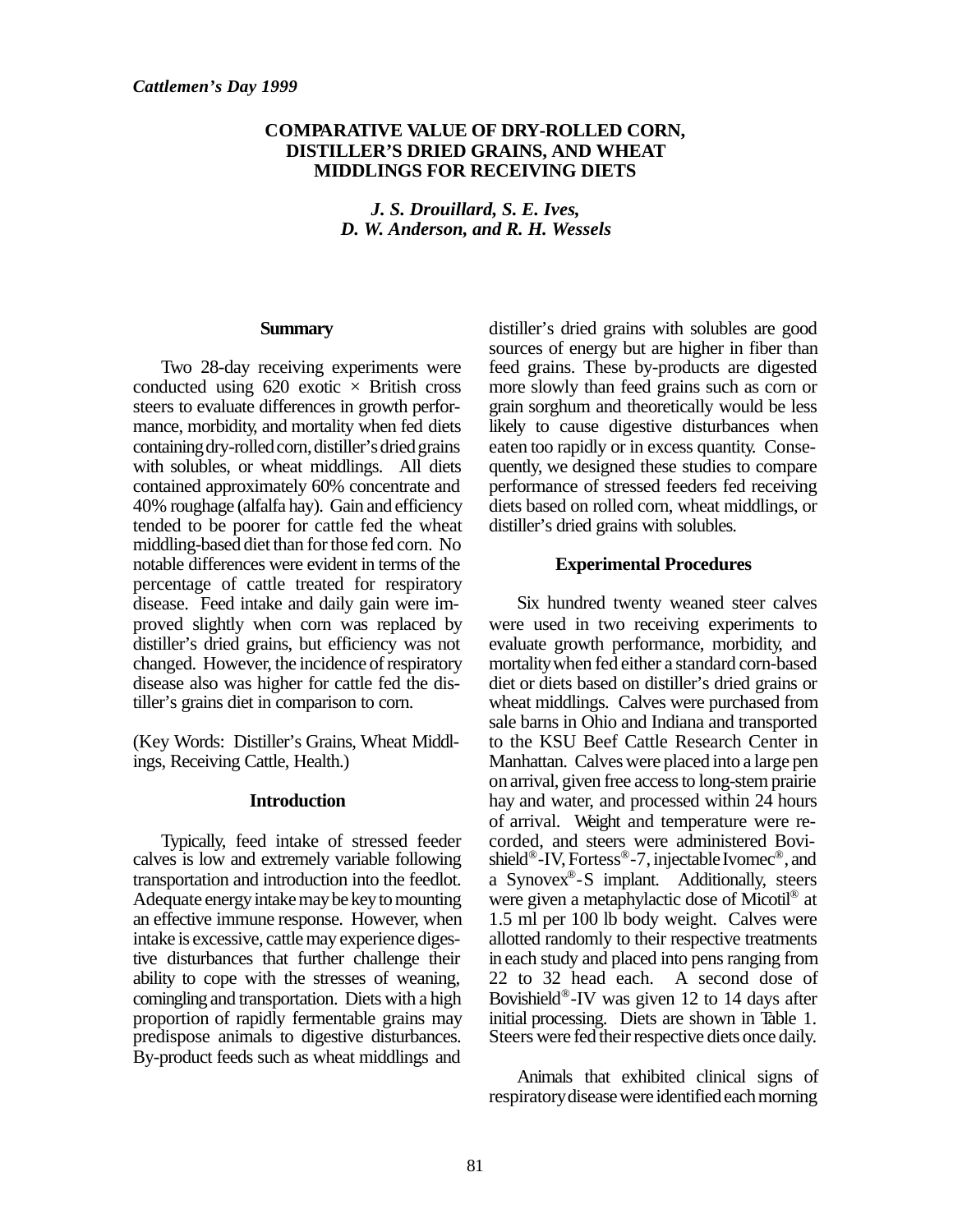as candidates for treatment. They were treated for respiratory disease if clinical signs were accompanied by a rectal temperature of \$103.5EF, or if they exhibited clinical signs for 2 consecutive days. The initial respiratory disease treatment was a subcutaneous injection of Micotil® at 1.5 ml per 100 lb body weight. Steers were returned to their original pen following treatment. Where necessary, calves were retreated after 48 hours, regardless of rectal temperature. The third-time treatment was a combination of 6 ml/cwt Biomycin® 200 and 5 ml/cwt Tylan® 200, administered intramuscularly.

Calves were weighed at the end of the 28 day receiving trials. Average daily gains and efficiencies were computed using the initial weight at processing and the final weight, both of which were measured approximately 24 hours after feeding.

#### **Results and Discussion**

Performance during the 28-day receiving experiments is summarized in Table 2. Feed intake, treatment rate, and retreatment rate were not different for calves fed the corn-based diet in comparison to those fed the middling-based diet in trial 1. Cattle fed the corn tended (P=.20) to gain more rapidly and were more efficient  $(P=.09)$ .

In trial 2, feed intake was greater  $(P=.05)$ for cattle fed the distiller's grains diet than for those fed corn. Gain also was marginally higher for cattle fed the distiller's grains diet, but efficiency was not different for cattle fed the two diets. Contrary to our expectations, both treatment and retreatment rates were higher  $(P=.09)$ for cattle fed the distiller's grains diet.

These studies indicate that grain by-products are reasonable substitutes for grain in receiving cattle diets. However, the incidence of respiratory disease apparently is not reduced when grain is replaced by low-starch by-products.

|                                        | Distiller's Dried |                   |                  |
|----------------------------------------|-------------------|-------------------|------------------|
|                                        | Dry-Rolled        | Grains with Solu- | Wheat            |
| Ingredient, %                          | Corn              | bles              | <b>Middlings</b> |
| Dry-rolled corn                        | 51.62             |                   |                  |
| Distiller's dried grains with solubles |                   | 53.36             |                  |
| Wheat middlings                        |                   |                   | 52.73            |
| Ground alfalfa hay                     | 40.15             | 40                | 40               |
| Cane molasses                          | 5                 | 5                 | 5                |
| Dehulled soybean meal                  | 1.43              |                   |                  |
| Limestone                              | .51               | .74               | 1.67             |
| Urea                                   | .37               |                   |                  |
| Potassium chloride                     | .32               | .30               |                  |
| Mineral-vitamin premix $1$             | .60               | .60               | .60              |
|                                        |                   |                   |                  |
| Crude protein, actual %                | 13.48             | 16.83             | 20.47            |
| Calculated NEg. Mcal/100 lb            | 49                | 51                | 39               |

#### **Table 1. Compositions of Receiving Diets (100% Dry Basis)**

<sup>1</sup>Formulated to provide .35% salt, 2:1 Ca:P; 1.5 IU/lb vitamin A, 20 IU/lb vitamin E, .04 ppm cobalt, 8 ppm copper, .5 ppm iodine, 50 ppm manganese, .3 ppm selenium, 50 ppm zinc, and 25 grams per ton Rumensin<sup>®</sup> on a dry matter basis.